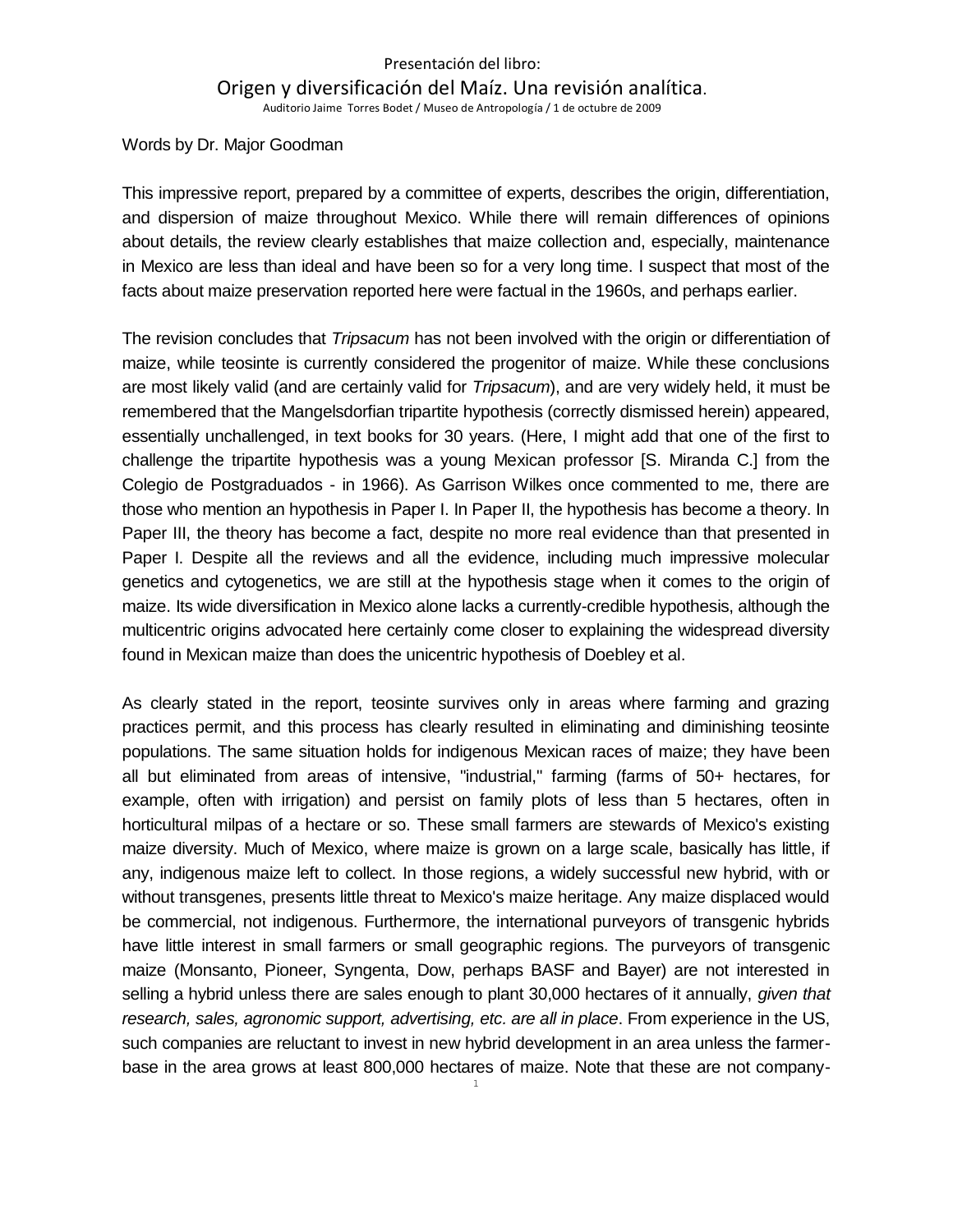## Presentación del libro: Origen y diversificación del Maíz. Una revisión analítica. Auditorio Jaime Torres Bodet / Museo de Antropología / 1 de octubre de 2009

provided figures (the companies consider such data to be trade secrets), but they are easily inferred from company practices. Thus, the large companies will only be interested in selling hybrids, transgenic or not, in Mexican areas already dominated by hybrids and having few, if any, native varieties.

However, in regions where small farmers persist (and plant as much as 70% of Mexico's maize hectarage), a widely successful Mexican hybrid produced by a small, local company could have a major impact on local maize diversity. If that hybrid carried a transgene that local farmers found helpful (say, Round-Up resistance, if Round-Up were adequately cheap), then it would be even more of a threat to "sweep-out" local maize varieties (and perhaps many other milpa cultivars as well). The spread of hybrid corn across the US was not accomplished by large companies, it was done though collaboration among small companies (Pioneer probably had less than 5 employees in the early 30s), land-grant universities (Iowa State, etc.), and the USDA. Mexico has no equivalent system - the universities here have not typically been developers of inbred lines; INIFAP has been relatively ineffective in that arena, perhaps largely for lack of funds, perhaps for lack of interest. CIMMYT's real center of activity is in Africa, where the Gates Foundation largely finances the work. There is no effective maize extension program in Mexico.

Furthermore, the legal situation has changed greatly since the initial development of corn hybrids. It effectively limits the types of collaboration that occurred in earlier decades. In the 1930s, companies and universities freely traded or exchanged lines. Today, it takes a halfdozen lawyers two years to decide if one such exchange can occur, and should it occur, then what is "our" share of the imagined profits. The large companies became large, not from developing their own inbreds (all companies had access to the same inbreds until almost the 1960s), but from service and wide-scale testing. Pioneer's early advantage appears to have been good cold-germination testing, which meant that their seed grew well when some others' seed (including both hybrid and open-pollinated varieties) did not - and not because of their exclusive, privately-developed germplasm. That came later.

2 Despite such differences in legal and intellectual property landscapes, hybrids for small, but important, maize growing areas in Mexico are being developed and will be developed by Mexican entrepreneurs. It is this development of locally-adapted, successful maize hybrids which could - and probably will - displace local varieties. While Fernando Castillo of the Colegio de Posgraduados has shown that improvement of local maize – without loss of diversity – is readily possible and cheap (including yield increases on the order of 25%), the lack of an effective extension service limits generalized implementation. Jesus Sanchez of the University of Guadalajara, who has studied the distribution of various gametophyte alleles, has demonstrated rather convincingly that hybrids developed by the smaller companies are more often based on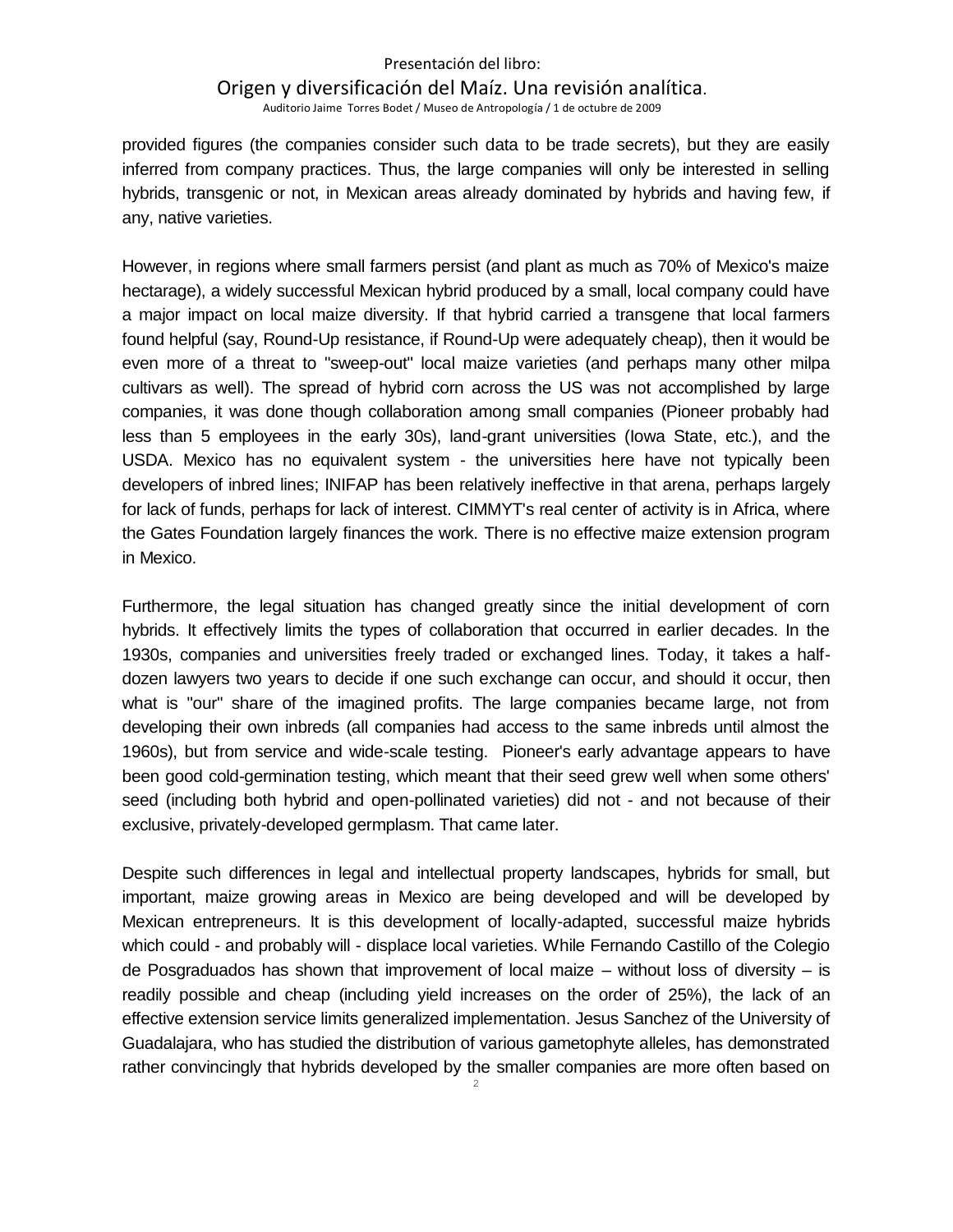## Presentación del libro: Origen y diversificación del Maíz. Una revisión analítica.

Auditorio Jaime Torres Bodet / Museo de Antropología / 1 de octubre de 2009

local germplasm. And it will need to be local germplasm to be effective in the marketplace of rainfed, local/indigenous maize-growing regions. In any case, it is the threat of a sweep-out of local varieties - or of small-scale, local farmers - that is the major threat to Mexico's - and the world's - maize germplasm. Transgenes are simply the frosting on the cake.

At present, we simply do not have a rational explanation for the diversity found in maize - it exceeds that of any other species on the planet. Keep in mind that humans are also crosspollinating, and have existed far longer than domesticated maize, but have much less variation. Perhaps dogs are the domesticate most comparable in range of variation to maize, and it is generally accepted that dogs were domesticated long before agriculture appeared and that multiple instances of canine domestication occurred.

We simply cannot say with certainty where maize originated, nor how many independent times. Clearly, the origin was Mexican, it was long ago - well before Tehuacan, and today's maize and today's teosintes shared a common ancestor (Weatherwax may have been right!). We know even less about the history and early distribution of teosinte. Presumably, it had a much broader distribution before cattle, horses, sheep, and - especially - goats roamed the countryside. Simply suggesting that a wild maize (presumably closely related to the teosintes of its day) was domesticated and later became extinct does not provide an answer to the riddle of the extreme diversity found in maize today. While only better archeology can definitely refute or resuscitate the idea of a wild maize, citing an extinct, wild maize as the progenitor of today's maize simply pushes the diversity problem back one speciation event - and does not solve it.

There is much archeology to be done. There is much maize germplasm maintenance to be done. Neither of these is terribly expensive, relative to the care and feeding of a single molecular genetics laboratory. Furthermore, the return on investment is virtually guaranteed in the former cases, while most molecular genetics labs are long-shot investments, more likely to fail than to succeed.

It is in local areas, where small farmers persist, that there is risk from wholesale introduction of new germplasm, whether that germplasm is from CIMMYT, INIFAP, Monsanto, Ceres, Chapingo, Saltillo or Texcoco. Or whether it carries transgenes or not. These areas of small farms are the centers of diversity for maize today. Presumably, they were also centers of maize diversity in the 1400s and long before, but only more complete archeology can definitely answer that question. Genetics and molecular markers can tell us a great deal about current relationships, but very little indeed about relationships or especially distributions 500 or 5,000 years ago.